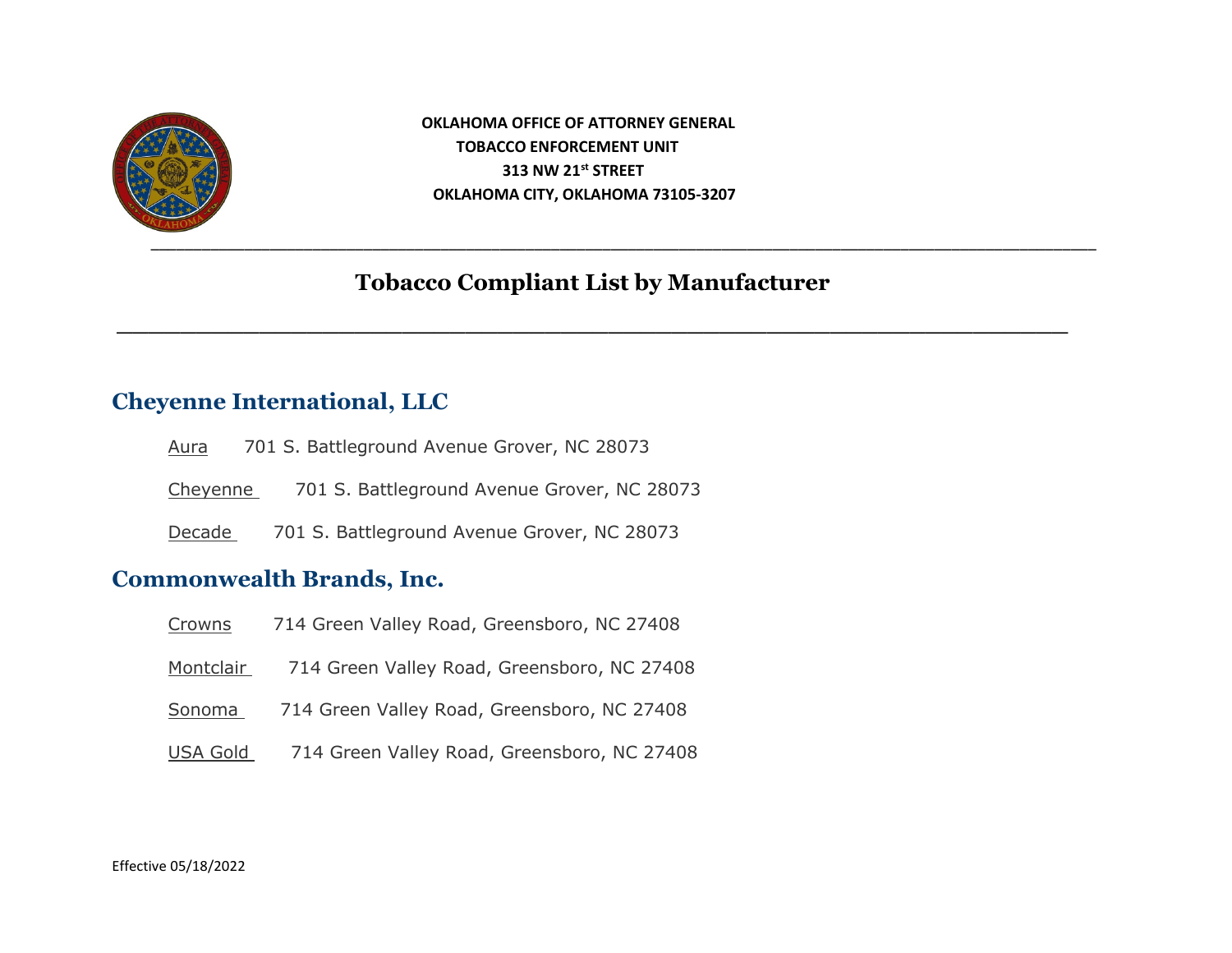### **Dosal Tobacco Company**

- 305 4775 NW 132 Street Miami, FL 33054
- DTC 4775 NW 132 Street Miami, FL 33054

### **ITG Brands, LLC**

- Fortuna 714 Green Valley Road, Greensboro, NC 27408
- Kool 714 Green Valley Road, Greensboro, NC 27408
- Maverick 714 Green Valley Road, Greensboro, NC 27408
- Rave 714 Green Valley Road, Greensboro, NC 27408
- Salem 714 Green Valley Road, Greensboro, NC 27408
- Winston 714 Green Valley Road, Greensboro, NC 27408

#### **Japan Tobacco International USA, Inc.**

- Export "A" Glenpointe Centre West 500 Frank W. Burr Boulevard, Suite 24 Teaneck, NJ 07666
- LD by L Ducat Glenpointe Centre West 500 Frank W. Burr Boulevard, Suite 24 Teaneck, NJ 07666
- Wave Glenpointe Centre West 500 Frank W. Burr Boulevard, Suite 24 Teaneck, NJ 07666
- Wings Glenpointe Centre West 500 Frank W. Burr Boulevard, Suite 24, Teaneck, NJ 07666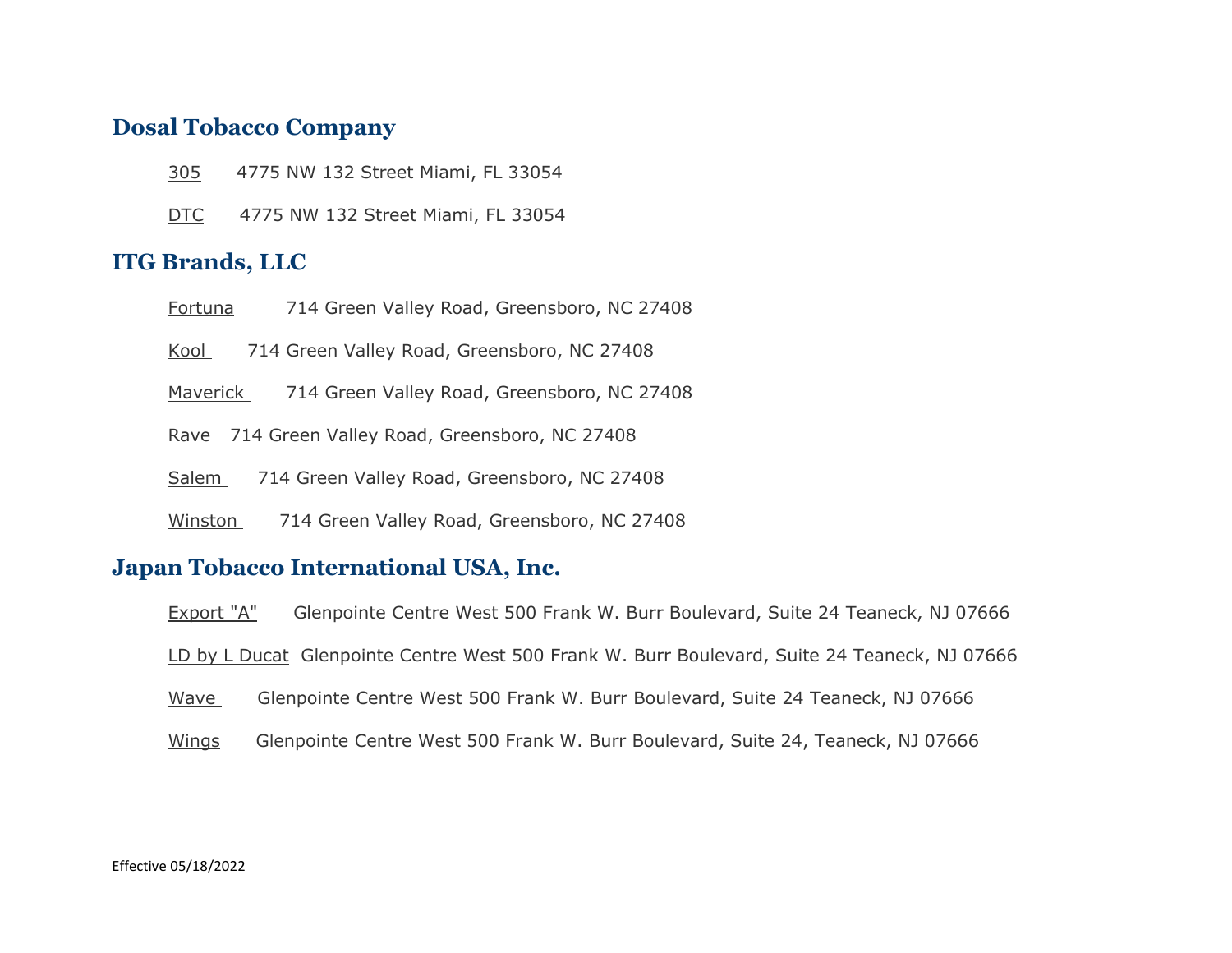# **King Maker Marketing**

Wildhorse 629 Cepi Drive, Chesterfield, MO 63005

# **Liggett Group, LLC**

Bronson 100 Maple Lane Mebane, NC 27302-8160

Eagle 20's 100 Maple Lane Mebane, NC 27302-8160

\* Vector Tobacco Inc. is responsible for the MSA payment on Eagle 20's Red King Box

Eve 100 Maple Lane Mebane, NC 27302-8160

Grand Prix 100 Maple Lane Mebane, NC 27302-8160

Liggett Select 100 Maple Lane Mebane, NC 27302-8160

Montego 100 Maple Lane Mebane, NC 27302-8160

Pyramid 100 Maple Lane Mebane, NC 27302-8160

USA 100 Maple Lane, Mebane, NC 27302-8160

# **NASCO Products, LLC**

VLN 321 Farmington Road, Mocksville, NC 27028

### **Native Trading Associates, LLC**

Native 442 Frogtown Road Hogansburg, NY 13655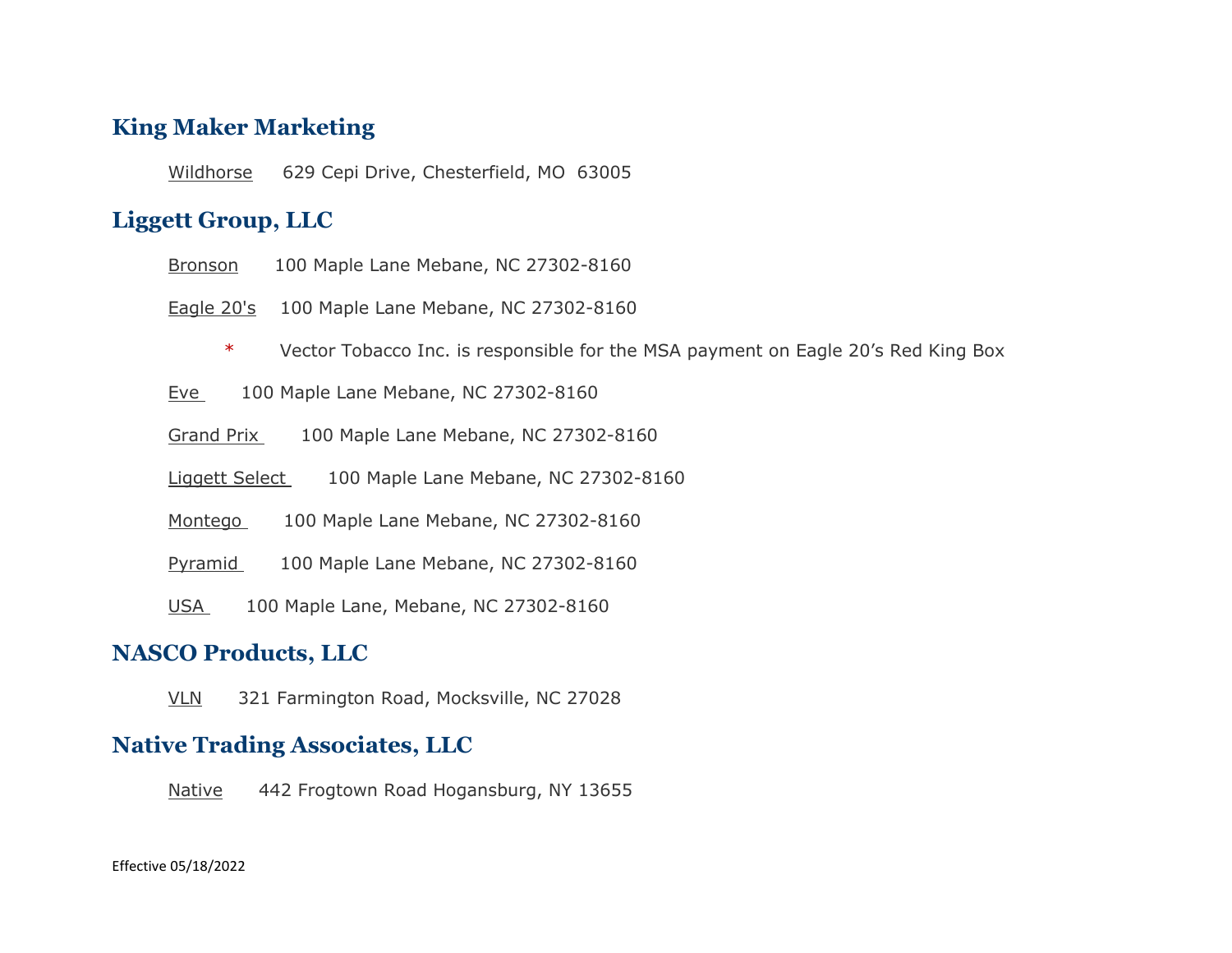#### **Ohserase Manufacturing, LLC**

Great Country P.O. Box 1221, Akwesasne, NY 13655

Signal P.O. Box 1221, Akwesasne, NY 13655

## **Peter Stokkebye Tobaksfabrik A/S**

Peter Stokkebye (RYO) Tobaksvej 1 5610 Assens Denmark

# **Philip Morris, USA**

| Basic |  |  | 6601 West Broad Street Richmond, VA 23230 |  |  |
|-------|--|--|-------------------------------------------|--|--|
|-------|--|--|-------------------------------------------|--|--|

Benson & Hedges 6601 West Broad Street Richmond, VA 23230

Cambridge 6601 West Broad Street Richmond, VA 23230

Chesterfield 6601 West Broad Street Richmond, VA 23230

- Lark 6601 West Broad Street Richmond, VA 23230
- L&M 6601 West Broad Street Richmond, VA 23230
- Marlboro 6601 West Broad Street Richmond, VA 23230
	- \* Marlboro brand family listing encompasses Marlboro HeatSticks
- Merit 6601 West Broad Street Richmond, VA 23230
- Nats 6601 West Broad Street Richmond, VA 23230
- Parliament 6601 West Broad Street Richmond, VA 23230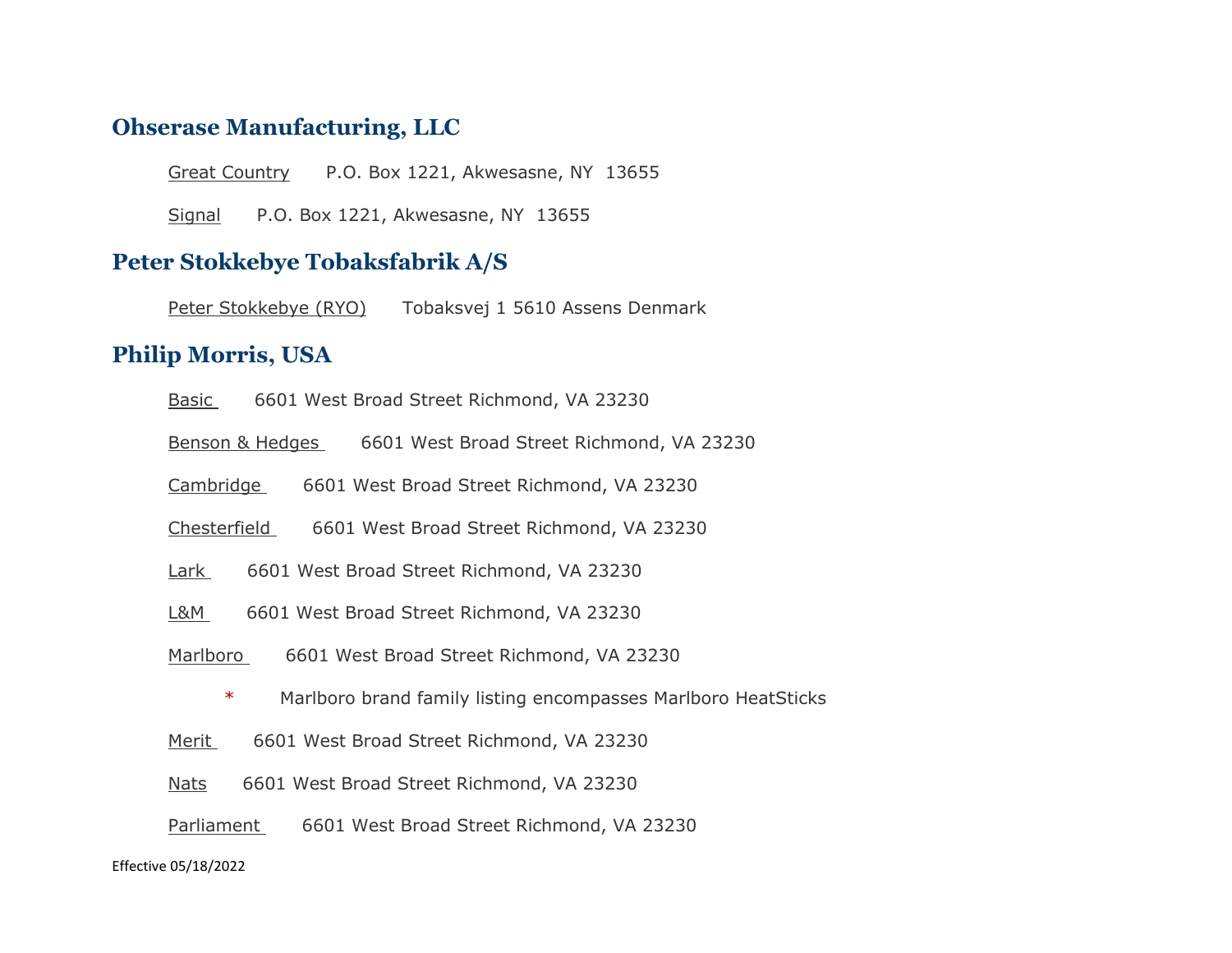Players 6601 West Broad Street Richmond, VA 23230

Saratoga 6601 West Broad Street Richmond, VA 23230

Virginia Slims 6601 West Broad Street Richmond, VA 23230

### **Premier Manufacturing, Inc.**

1839 (RYO) 629 Cepi Drive, Chesterfield, MO 63005

1839 629 Cepi Drive, Chesterfield, MO 63005

Shield 629 Cepi Drive, Chesterfield, MO 63005

Traffic 629 Cepi Drive, Chesterfield, MO 63005

Manitou 629 Cepi Drive, Chesterfield, MO 63005

### **R.J. Reynolds Tobacco Company**

| Camel |  |  |  | 401 N. Main Street Winston-Salem, NC 27102 |  |  |
|-------|--|--|--|--------------------------------------------|--|--|
|-------|--|--|--|--------------------------------------------|--|--|

Camel Wides 401 N. Main Street Winston-Salem, NC 27102

Capri 401 N. Main Street Winston-Salem, NC 27202

Carlton 401 N. Main Street Winston-Salem, NC 27202

Doral 401 N. Main Street Winston-Salem, NC 27102

Dunhill International 401 N. Main Street Winston-Salem, NC 27102

Dunhill 401 N. Main Street Winston-Salem, NC 27102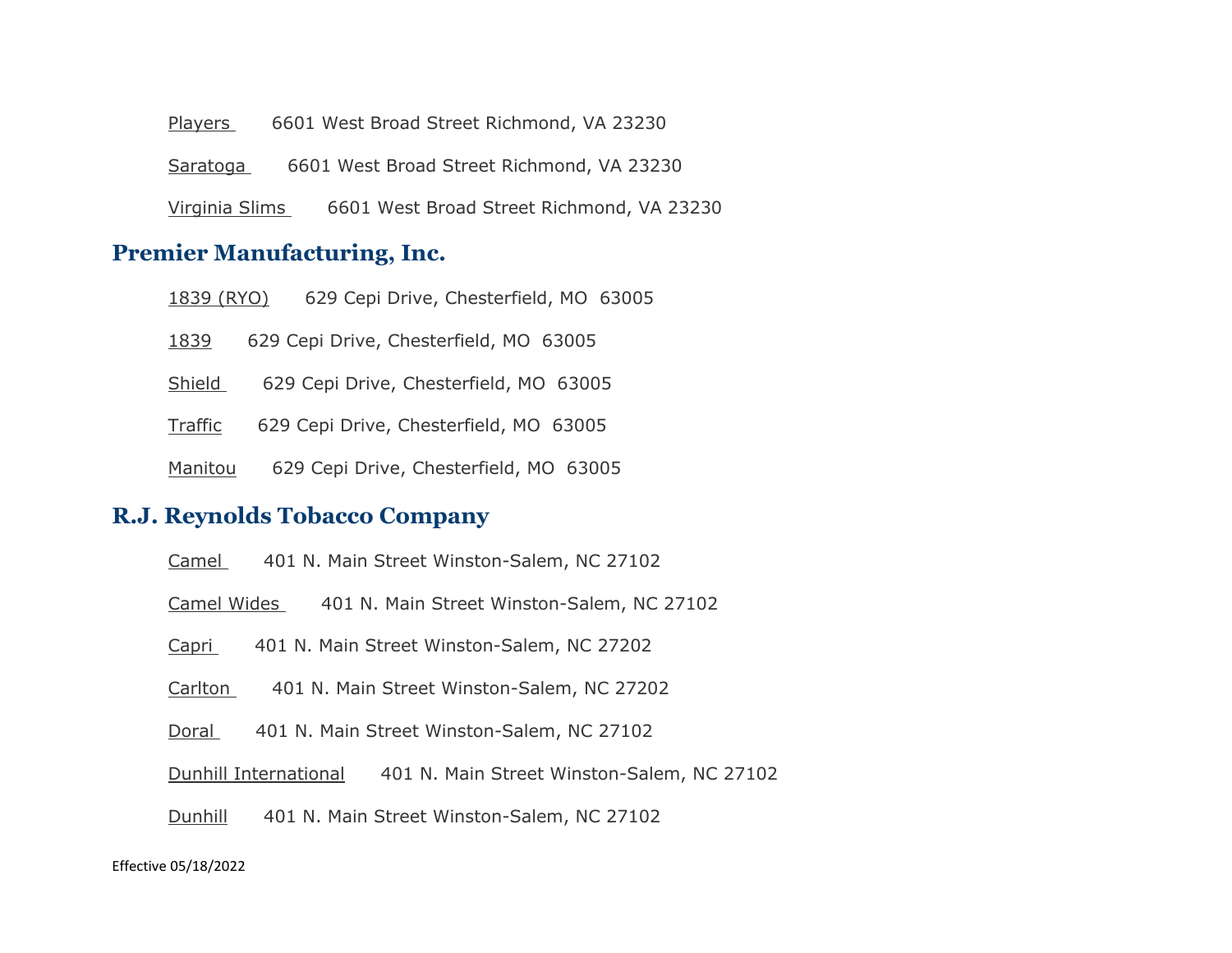- Eclipse 401 N. Main Street Winston-Salem, NC 27102
- GPC 401 N. Main Street Winston-Salem, NC 27102
- Kamel Red 401 N. Main Street Winston-Salem, NC 27102
- Kent 401 N. Main Street Winston-Salem, NC 27102
- Lucky Strike 401 N. Main Street Winston-Salem, NC 27102
- Misty 401 N. Main Street Winston-Salem, NC 27102
- Monarch 401 N. Main Street Winston-Salem, NC 27102
- More 401 N. Main Street Winston-Salem, NC 27102
- Newport 401 N. Main Street Winston-Salem, NC 27102
- Now 401 N. Main Street Winston-Salem, NC 27102
- Old Gold 401 N. Main Street Winston-Salem, NC 27102
- Pall Mall 401 N. Main Street Winston-Salem, NC 27102
- State Express 555 401 N. Main Street Winston-Salem, NC 27102
- Tareyton 401 N. Main Street Winston-Salem, NC 27102
- True 401 N. Main Street Winston-Salem, NC 27102
- Vantage 401 N. Main Street Winston-Salem, NC 27102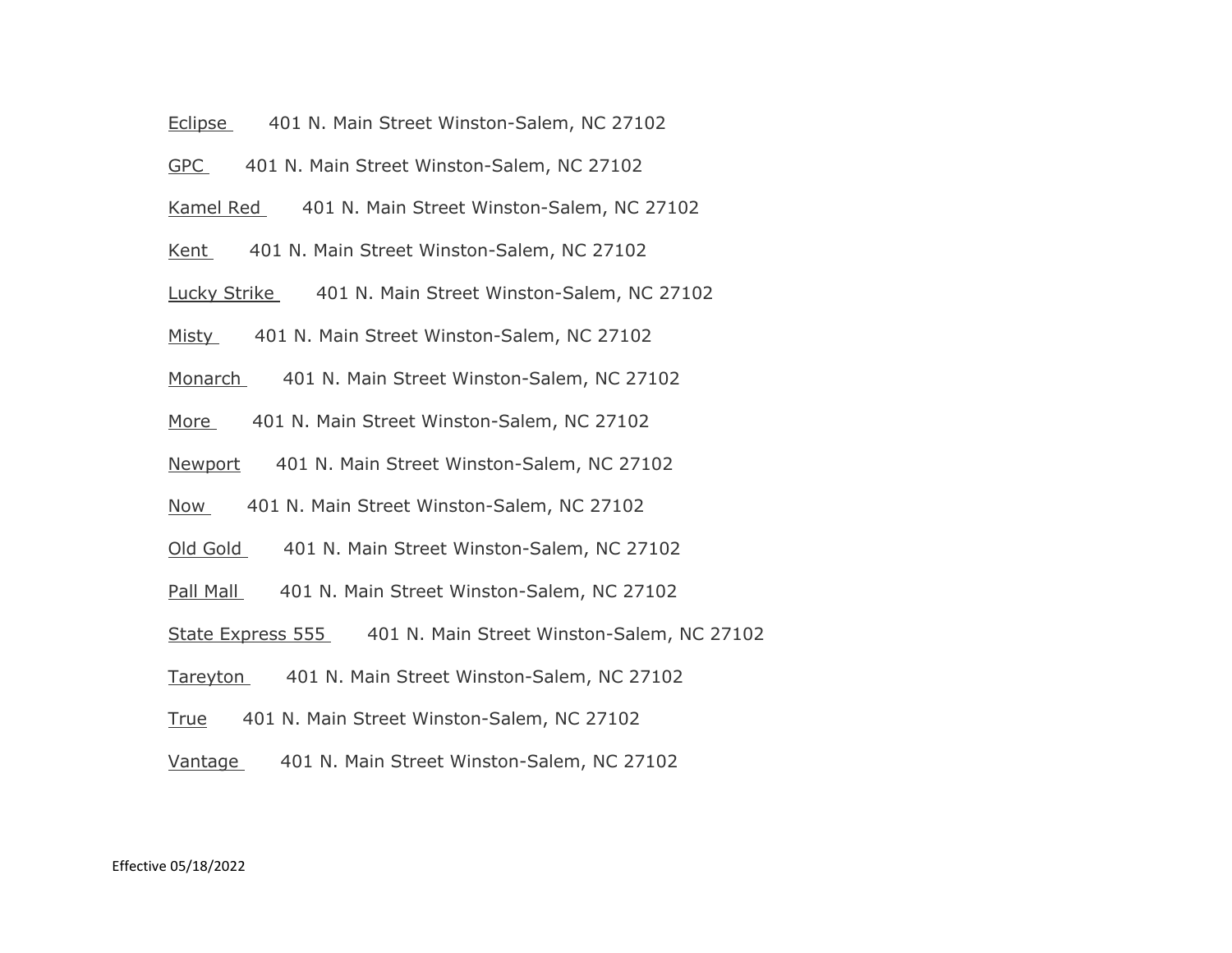## **Santa Fe Natural Tobacco Company, Inc.**

Natural American Spirit 3220 Knotts Grove Road, Oxford, NC 27565

Natural American Spirit (RYO) 3220 Knotts Grove Road, Oxford, NC 27565

### **Scandinavian Tobacco Group Lane Limited**

| Bugler (RYO)           | 2280 Mountain Industrial Blvd. Tucker, GA 30084 |  |
|------------------------|-------------------------------------------------|--|
| Kite (RYO)             | 2280 Mountain Industrial Blvd. Tucker, GA 30084 |  |
| Midnight Special (RYO) | 2280 Mountain Industrial Blvd. Tucker, GA 30084 |  |
| Leaf by Lane LTD (RYO) | 2280 Mountain Industrial Blvd. Tucker, GA 30084 |  |
| Samson (RYO)           | 2280 Mountain Industrial Blvd. Tucker, GA 30084 |  |

### **Tabacalera Del Este, S.A. ("TABESA")**

Palermo Ybyra Pyta y Mandarinas Villa Conavi II Hernandarias, Paraguay

## **Top Tobacco, LP**

- Bali Shag (RYO) 2301 Ravine Way Glenview, IL 60025
- Drum (RYO) 2301 Ravine Way Glenview, IL 60025
- Gambler (RYO) 2301 Ravine Way Glenview, IL 60025

Our Advertiser (RYO) 2301 Ravine Way Glenview, IL 60025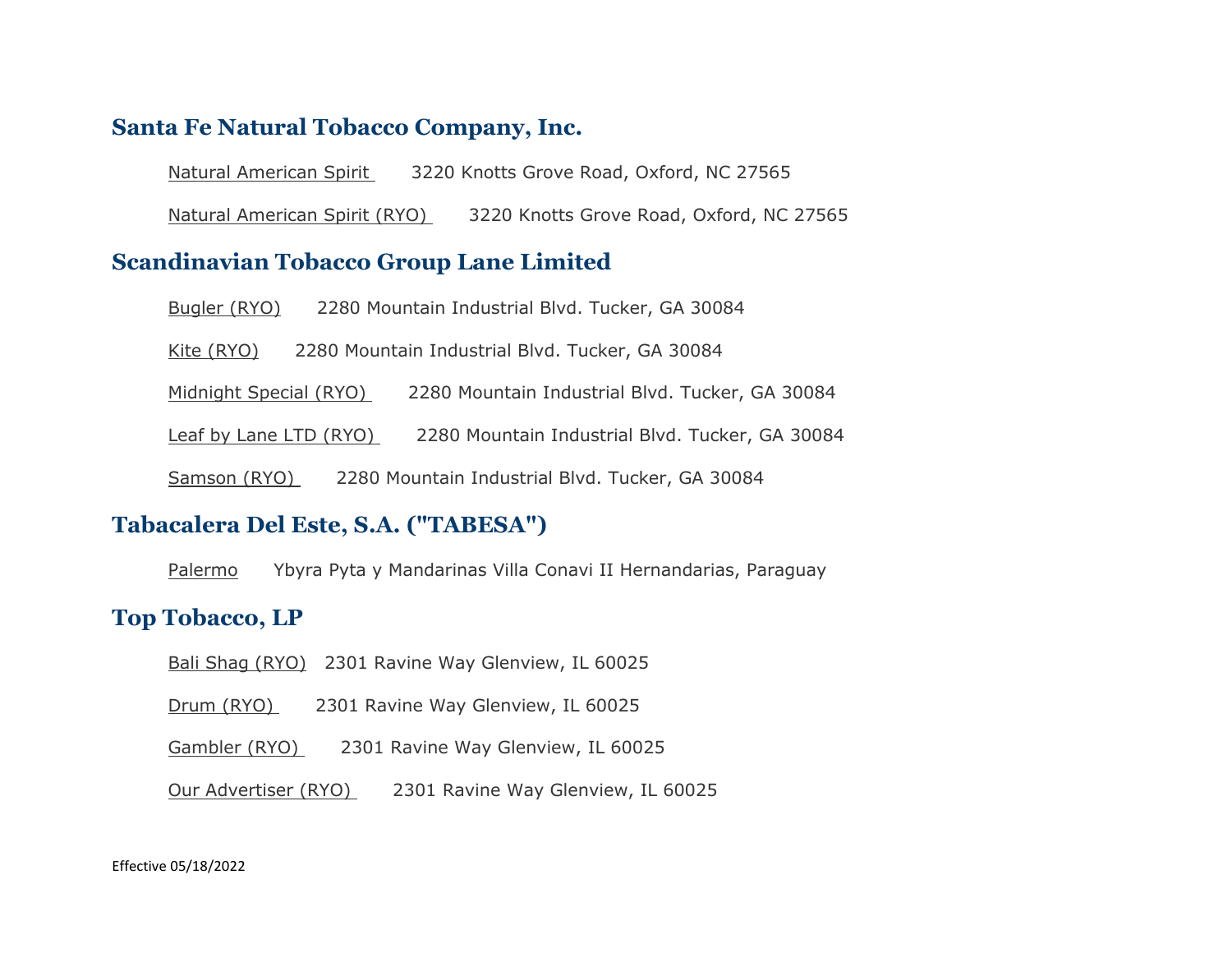Premier (RYO) 2301 Ravine Way Glenview, IL 60025 Top (RYO) 2301 Ravine Way Glenview, IL 60025

# **Vector Tobacco Inc.**

# *See Liggett Group LLC*

# **Wind River Tobacco Co.**

American Bison PO Box 528, Black Creek, NC 27893

American Bison (RYO) PO Box 528, Black Creek, NC 27893

Canoe (RYO) PO Box 528, Black Creek, NC 27893

Nashville PO Box 528, Black Creek, NC 27893

Nashville (RYO) PO Box 528, Black Creek, NC 27893

Teton PO Box 528, Black Creek, NC 27893

Teton (RYO) PO Box 528, Black Creek, NC 27893

# **Xcaliber International Ltd., LLC**

24/7 One Tobacco Road Pryor, OK 74361

Berkley (FL, MS, and TX only) One Tobacco Road Pryor, OK 74361

Berley One Tobacco Road Pryor, OK 74361

Echo One Tobacco Road Pryor, OK 74361